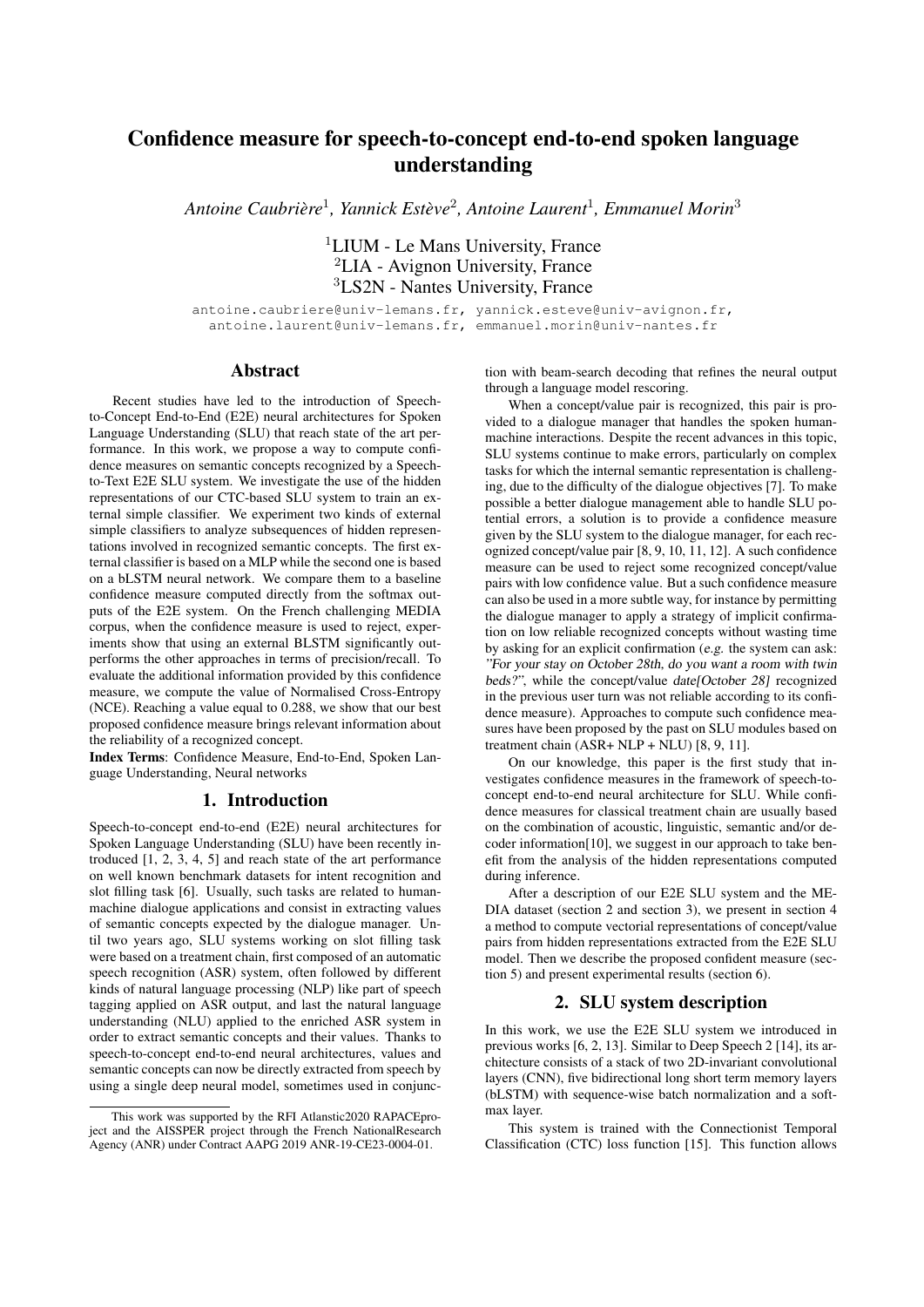the system to learn an alignment between an audio input and a character sequence to produce. Input features are sequences of log-spectrograms of power normalized audio clips calculated on 20ms windows. Output sequences consist of a character sequence composed of word and semantics concepts. Semantics concepts are represented by starting and ending tags before and after the words supporting these concepts. Starting tags defines the nature of concepts while ending tag will only close an opened tag. The number of starting tags depends on the targeted task, and we use only one ending tag. In this way, an example of an output sequences of this system could be "I would like  $\langle$ nb\_room two  $>$  <room\_type double-bed rooms  $>$ ". In this sequence, <nb\_room and <room\_type are two starting tags defining respectively the semantics concepts "number of room" and "room type", while the  $\geq$ " symbol represents the unique ending tags. Since our system provides character-based outputs, starting and ending tags are represented by a single character within the sequence to be produced by the neural network. Previous example become "I would like ł two > ø double-bed rooms >", where '*ł*' is "<nb\_room" and ' $\theta$ ' is "<room\_type".

Our end-to-end SLU system is trained following the Curriculum-based Transfer Learning approach (CTL) we proposed in [6]. It consists to train the same model through a sequence of training processes and transfer learning. This process sequence follows a curriculum strategy for which tasks are ordered from the most generic one to the most specific one. We use 3 kinds of tasks: first speech recognition (ASR), then named entity recognition (NER), and finally semantic concept extraction (SLU). We define this order of specificity because of the lack of semantic concepts for the speech recognition task and the more generic nature of named entities in front of the semantic concepts. Named entity recognition task is trained following the same way as the semantic concept extraction task. We add boundaries of named entity concepts inside the character sequences to be produced and boundaries are encoded into single characters. Transfer learning is applied between each task and we keep all the parameters of the produced model of a current training step as initialization of the next training step, except the softmax layer. Parameters of this top layer are fully reset because of the change of possible output labels at each training step. Thanks to this strategy, our end-to-end models reached state-of-the-art performance. More details are given in [6].

# 3. The MEDIA benchmark dataset

The MEDIA corpus is a French dataset of audio recordings with manual annotations, dedicated to semantic extraction from speech in a context of human/machine dialogues. The corpus has manual transcriptions and semantic annotations of dialogues from 250 speakers. It is split into the following three parts [16]: (1) the training set (720 dialogues, 12K sentences, 31.7K semantic concepts), (2) the development set (79 dialogues, 1.3K sentences, 3.3K semantic concepts), and (3) the test set (200 dialogues, 3K sentences, 8.8K semantic concepts). A concept is defined by a label and a value, for example the value *2001/02/03* can be associated to the concept *date* [16, 17, 3]. The MEDIA corpus is related to the hotel booking domain, and its annotation contains 76 semantic concept tags: *room number, hotel name, location, date, room equipment*, etc. In [7], the authors show that the MEDIA benchmark dataset is one of the most challenging SLU benchmark available, largely more complex than the widely used ATIS corpus.

# 4. From hidden representation sequences to concept embeddings

As described in section 2, our E2E SLU system is based on the Deep Speech 2 architecture (mainly composed of CNN and RNN layers). It is trained with the CTC loss function that permits the neural model to provide character sequences from speech input. The outputs are single symbols composed of alphabet letters, space, apostrophe, the blank symbol (that simulates a void emission in the CTC paradigm), but also single symbols related to semantic concepts as seen above. For each output time-step t, the RNN makes a prediction,  $p(l_t|x)$ , where  $l_t$  is a single symbol. That means that to produce a word, or a concept and its value, several symbols  $l_i$  will be successively predicted. For instance, the concept/value pair room equipement[twin bed] can be recognized thanks to the following symbol sequence produced symbol by symbol by the E2E neural model:  $\rho$  tt wwiii nn bbeeee  $-d$  >, where  $\rho$  is a symbol that both indicates the beginning of a concept and categorizes this concept as being room equipement,  $>$  is the symbol that indicates the end of the concept, and \_ is the blank symbol. In this example, the entire sequence (from  $\rho$  to  $>$ ), contains 26 symbols. That means that 26 consecutive predictions have been made, one at each time-step  $t_k$ . For each time-step, the E2E model computes hidden representations.

In order to get a vectorial representation of a concept/value pair supported by all the symbols predicted from time-step  $t_i$ to time-step  $t_j$ , we suggest to extract the hidden representations of the  $n^{th}$  RNN layer computed from  $t_i$  to  $t_j$ , as showed in figure 1. We can use this entire sequence as is, or compute a simple average of all the hidden representations to get a unique vector.



Figure 1: *Extraction of hidden representations of semantic concepts.*

### 5. Confidence Measures

We investigate the use of its vectorial representations (single vector or vector sequence) extracted from the E2E neural model to compute a confidence measure of a concept/value pair recognized by this model. For that, we feed a simple external classifier with these representations and train the classifier in order to recognize the correct semantic concepts from these represen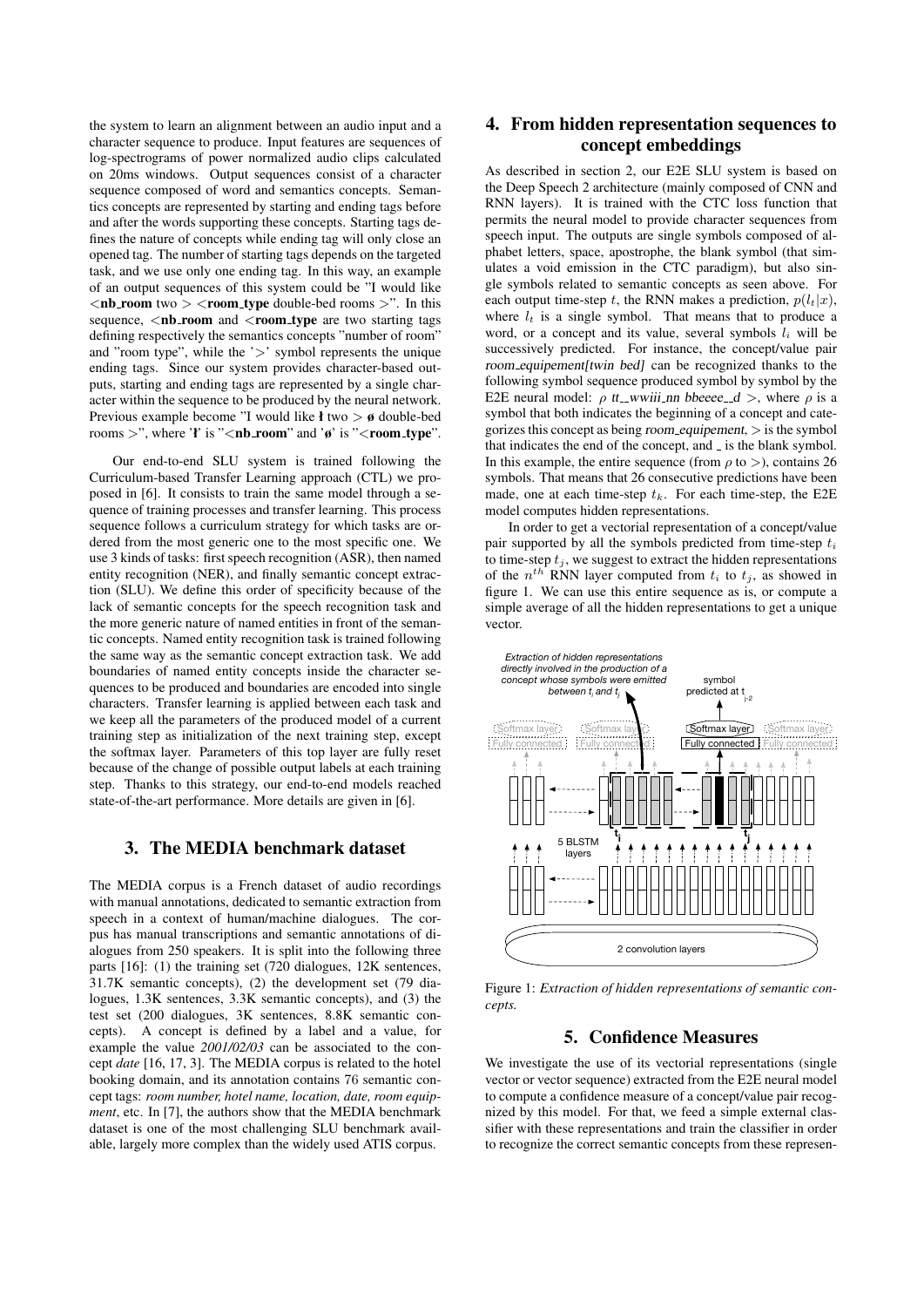tations. At inference time, we expect to use the output scores of this external classifier to get a confidence measure on the concept/value pair recognized by the E2E model thanks to the hidden representation. The use of an external simple classifier applied to hidden representations is inspired by recent studies like in [18], where the authors analyzed the internal representation of an end-to-end automatic speech recognition system in regards with phonetic information.

The use of two kinds of simple classifiers are investigated:

- a MultiLayer Perceptron (MLP) to analyze the unique vector (800 dimensions) computed by averaging the sequence of hidden representations extracted for a recognized concept/value. This classifier is composed of one hidden layer (200 dimensions, ReLU activation function) and a softmax layer (76 dimensions, equal to the number of semantic concepts in our experiment). This classifier was trained by using the Adam optimizer [19] with the recommanded parameters ( $\beta_1 = 0.9$ ,  $\beta_2 =$ 0.999 and  $\epsilon = 10^{-8}$ ), except the learning rate which is set to  $10^{-4}$ . We use the cross-entropy loss function and a batch size of 20.
- Or a bLSTM neural network that is fed by the sequence of hidden representations extracted for the recognized concept/value. This classifier is composed of one bidirectional LSTM layer of 200 units followed by a softmax layer dimension. We train this classifier in the same way as the MLP classifier.

In order to compare the quality of the single averaged vector and the sequence of hidden representations, we carried out experiments on semantic concept recognition from these vectorial representations. The averaged vector is used as input of the MLP classifier, while the hidden representation sequence is used as input of the bLSTM classifier. To train the classifiers, we extract E2E internal representations computed on training and validation dataset. This extraction was also made from different layers to compare the evolution of the hidden representations in function of the layer level, in regards with their capability to bring relevant semantic information. For these experiments, we take into account only the representation of the well-recognized concept/value pairs. Table 1 presents the results obtained from both classifiers when hidden representations are extracted from different levels of hidden layers (from the first one to the fifth one).

Table 1: *Comparison of vectorial representations and their relevant classifier in terms of accuracy on internal representations of well-recognized concepts on the MEDIA validaton dataset*

| targeted E2E       | unique vector       | vector sequence |
|--------------------|---------------------|-----------------|
| <b>BLSTM</b> layer | <b>MLP</b> accuracy | bLSTM accuracy  |
|                    | 70.94%              | 90.42%          |
|                    | 82.15%              | 94.32%          |
|                    | 90.24%              | 97.14%          |
|                    | 96.87%              | 98.73%          |
|                    | 95.41%              | 99.32%          |

For both classifiers, results show an improvement of internal representations throughout the hidden layers of the E2E model. MLP classifier accuracy going stepwise from 70.94 % (1) to 95.41 % (5) with a peak at 96.87 % (4). A similar scenario for the bLSTM classifier can be observed with accuracy going stepwise from 90.42  $\%$  (1) to 99.32  $\%$  (5). Both classifiers reach good accuracy with the representation from the last hidden layer, especially the bLSTM classifier which is able to reach more than 99 % of accuracy. This can be explained by the rich representation of the sequence of hidden representations, in comparison to their combination through an average than loses dynamics and variability when computing a unique vector.

Subsequently, we propose to consider as a confidence measure the softmax value of a simple external classifier (MLP or bLSTM) for each concept/pair recognized by the E2E model. When a concept/value pair is recognized by the E2E neural model, corresponding hidden representations from the last E2E BLSTM layer are extracted as described in section 4. Then, these hidden representations are presented to an external classifier, either as an averaged unique vector to a MLP, either as a sequence of hidden representations to a BSLTM, as described above. The score provided by the external classifier softmax layer to the concept initially recognized by the E2E neural model is considered as a confidence measure related to this recognition.

### 6. Experiments

In this section, we investigate the capability of a simple external classifier to provide reliable confidence measures through their softmax outputs scores. Simple classifiers are trained on the concept representations extracted from the last hidden layer of the E2E SLU model, as described in the previous section. On the validation and the test datasets, each recognized concept/value pair is processed through a simple classifier. As a baseline confidence measure, we consider the average of the softmax scores provided by the E2E model for each symbol involved in the symbol sequence that supports a concept/value pair. This baseline measure is called E2E softmax avg.

We carried out these experiments on two variants of our E2E SLU system. The first one is the system described in section 2. We called it normal mode: it provides both speech transcription and semantic concepts. The second system is similar to the first one and takes benefit from the star mode introduced in [1]. It consists of training the E2E system to recognize only concept/value pairs, without recognizing words that are not involved in a concept value. During the training process, all words that are between two concepts are replaced by the CTC blank symbol. This allows the CTC loss function to focus more on concept/value pairs instead of words that do not contain relevant semantic information. Performances of both systems in terms of Concept Error Rate (CER) and Concept Value Error Rate (CVER) are given in table 2. More details and results are given in [6].

Table 2: *Performance measured on Concept Error Rate and Concept/Value Error rate on the MEDIA test dataset for the two variants of the E2E SLU system*

| E <sub>2</sub> E variant | CEP      | <b>CVER</b> |
|--------------------------|----------|-------------|
| normal mode              | 21.6%    | $27.7\%$    |
| star mode                | $20.1\%$ | 26.9%       |

Thanks to confidence measures, it is possible to apply a threshold in order to reject unreliable concept/value pairs. Figure 2 presents the precision/recall curves computed after applying a filtering threshold on confidence measures related to concept/value pairs recognized by the E2E model in normal mode on the MEDIA test dataset. Green curve corresponds to the baseline confidence measure, orange to the confidence measure based on the external MLP classifier, and blue to the external bLSTM.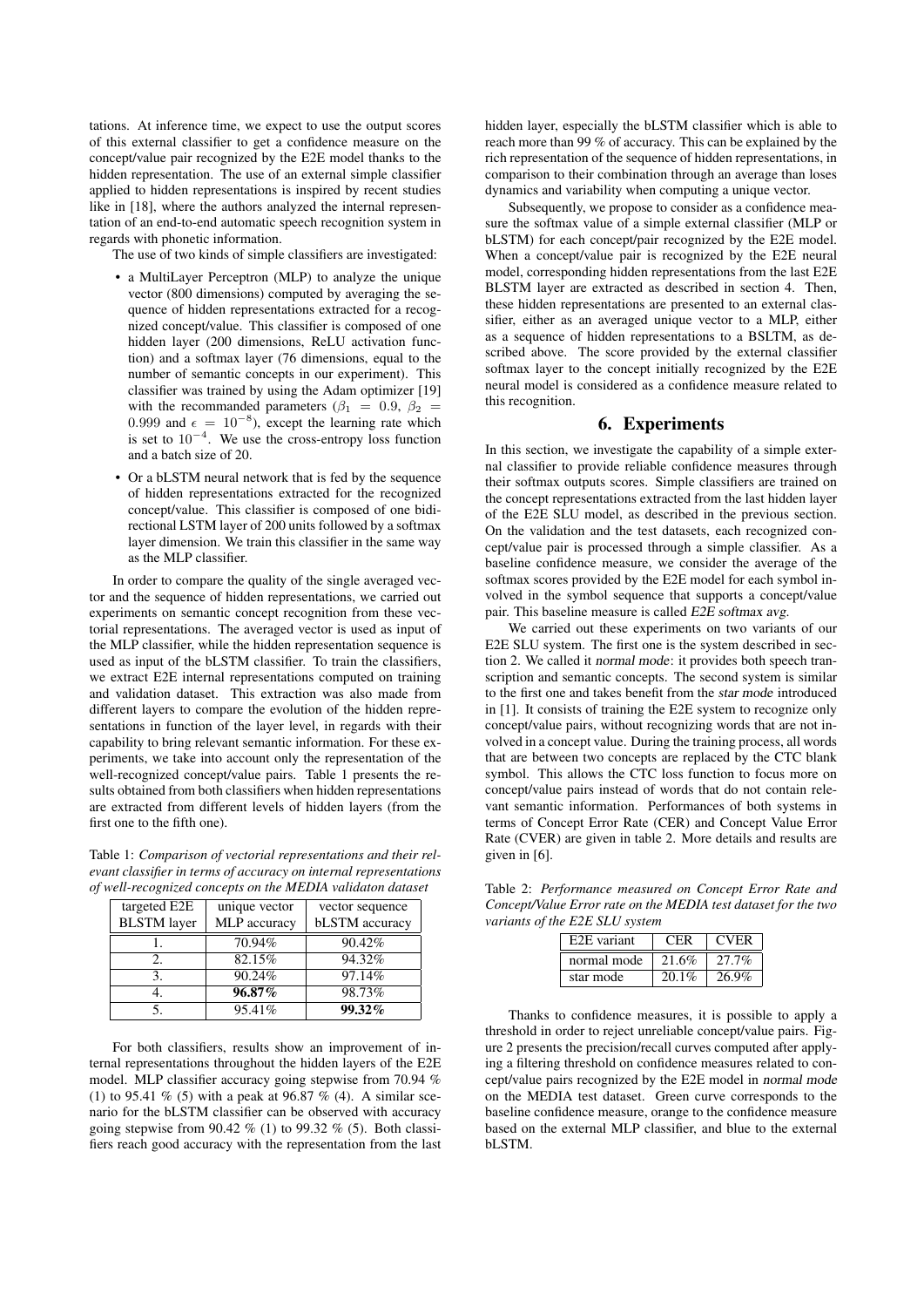

Figure 2: *Precision/Recall after filtering applied to different confidence measures on concept/value pairs recognized by the E2E SLU model on MEDIA test dataset in normal mode*

These results show that external classifiers provide a more reliable confidence measure than a baseline measure based on the E2E softmax values. Among the confidence measures based on external classifiers, the one based on the bLSTM gives the best results. This is consistent with the results presented in table 1 that showed that the external bLSTM is more precise to recognize semantic concepts from E2E hidden representations than the MLP. Figure 3 compares results between the external bLSTM-based confidence measures applied to outputs of the E2E model working in star mode (green) or normal mode (blue). It is interesting to notice that while E2E star mode initially provides better results than E2E normal mode in terms of CER or CVER without filtering, these results reveal that when the recall is between 0.74 and 0.78 the star mode does not outperform the normal mode. Last, an interesting point is to be reported. In [12], the authors report the best precision point never reached before in the MEDIA data for concept/value pair recognition: 0.89 of precision, with a recall of 0.68. To reach that, they combine four classical pipelines SLU systems. Our results show that it is possible to get very better results with an end-to-end speech-to-concept model by using the confidence measure proposed in this paper. For instance, for the same recall value of 0.68, we are now able to reach a precision of 0.95 on concept/value recognition.

In addition to this analysis of confidence measure capability to reject unreliable recognized concept/value pairs, it is interesting to evaluate their use in order to predict the probability that recognition is correct. To evaluate this in speech recognition, the normalized cross-entropy (NCE) metric is commonly used [20], for instance in NIST evaluation campaigns. This metric is an information-theoretic measure of how much additional information the confidence measure provides. A positive value of NCE means that the confidence scores provide useful extra information.

The NCE metrics is defined as:

$$
NCE = \frac{H_{max} + \sum_{C_{cor}} \log_2(m(C)) + \sum_{C_{uncor}} \log_2(1 - m(C))}{H_{max}}
$$
(1)

where:  $H_{max} = -n \log_2(P) - (N - n) \log_2(1 - P)$ , *n* is the number of concept/value pairs correctly emitted,  $N$  is the total number of emitted concept/value pairs,  $P = \frac{n}{N}$  is the average probability that a concept/value pair is correctly recognized, and



Figure 3: *Precision/Recall after filtering applied to the external bLSTM-based confidence measure on concept/value pairs recognized by each one of the two E2E modes on MEDIA test*

 $m(C)$  is the confidence measure of the current concept/value pair. Since it gave the best results on previous experiments, we focus our NCE evaluation on the confidence measure based on an external bLSTM classifier. To calibrate the bLSTM score, we apply to this score a piece-wise linear mapping instead of using it directly as a confidence measure. This kind of mapping has been successfully used for speech recognition for at least 20 years [20]. Calibration is optimized on the validation dataset. The same one is then applied to the test dataset. NCE scores are reported in table 3 for the external bLSTM-based confidence measure computed from either E2E normal mode or E2E star mode. Notice that the calibration mapping is specific to the E2E mode.

Table 3: *Reliability evaluated in NCE values of the external bLSTM-based confidence measures applied to each of the two E2E modes*

| E2E SLU mode | development | test  |
|--------------|-------------|-------|
| Normal mode  | 0.226       | 0.288 |
| Star mode    | 0.195       | 0.241 |

Results show that mappings defined by observations on the development set still relevant for the test set. By reaching 0.288 on the E2E normal mode outputs and 0.241 on the E2E star mode outputs on test dataset, there results confirm that the proposed confidence measures provides relevant additional information.

### 7. Conclusion

This study proposes an approach to compute relevant confidence measures for speech-to-concept end-to-end SLU systems. These confidence measures are based on the use of simple external classifiers that process variable-length hidden representations extracted from the end-to-end SLU model. They permit to label each concept/value pair recognized by the end-to-end SLU model by a confidence measure value. Experiments show that the best proposed confidence measure brings relevant information measured through an NCE score of 0.288. Also, we observed that by applying a filtering threshold to this confidence measure values, it is possible to reach a precision at least equal to 0.94 with a recall of 0.77, that was never reached before on the MEDIA benchmark dataset.